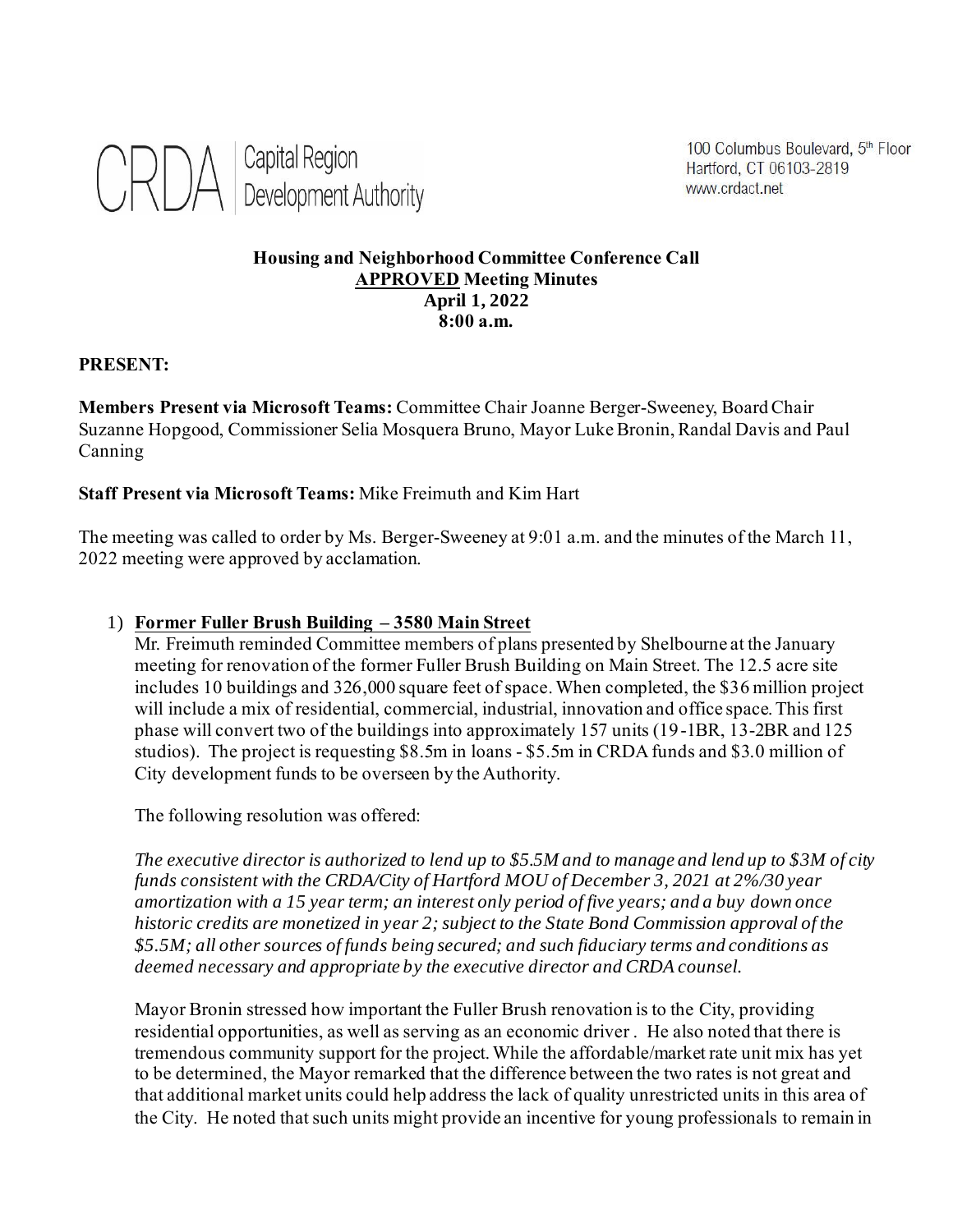the neighborhood where they grew up. The Mayor also noted that the developer will likely negotiate a tax deal with the City at some point.

Mr. Freimuth noted that CRDA staff have been reviewing the construction numbers provided by the developer and are now more comfortable with their approach. Mr. Canning noted that proposed developer equity has increased from the original project budget. Mr. Freimuth responded that the developer will now be responsible for bridging the Historic Tax Credits (HTC's) and will be required to keep equity in the project until refinancing. Mr. Freimuth also noted that CRDA will receive a partial pay down of its funds once the HTC's come through.

The resolution was approved by acclamation.

## 2) **Martin Luther King Housing – Van Block Avenue**

Mr. Freimuth reported that CRDA has been asked to assist with the \$60 million demolition and rebuilding of the deteriorating MLK apartment complex on Van Block Avenue. The development team, Sheldon Oaks and VestA, are looking to replace the existing 64 affordable units with 155 new units, 60% of which will be set aside as affordable.

Mr. Freimuth noted that this has been a difficult project to price, with construction costs and interest rates increasing. Despite City of Hartford and State Department of Housing participation, there remains a \$5 million budget gap. The developer has exhausted value engineering. Phasing or downsizing of the project is not a viable option.

Commissioner Mosquera Bruno expressed her support for the project and Mayor Bronin emphasized the need to move forward in order to replace severely deteriorated units that are becoming unfit for tenants. Mr. Freimuth estimated that a project resolution will likely be put before the Board at the May or June meeting.

## 3) **200 Constitution Plaza**

Mr. Freimuth reported that he has been in discussions with a developer interested in converting this office space at 200 Constitution Plaza into live-work space including 101 residential units (24 – 1BR, 28 – 2BR and 49 studios). He noted that the building, formerly owned by Trinity College, is in fairly good condition with access to parking below. CRDA is working with the developer to fine tune project cost estimates (currently at \$18 million) and to understand the gap CRDA would be asked to fill. Mr. Freimuth indicated that he would have a resolution to present to the Committee in the next few months.

Ms. Berger-Sweeney asked about the mix of affordable vs. market rate units. Mr. Freimuth responded that while the developer expressed an interest in only market rate, they were told that the CRDA Board would like to the see 20% set aside as affordable. Ms. Berger-Sweeney indicated that she would like to see the site developed for both the neighborhood and the City at large, citing the need for additional residential units downtown. Mayor Bronin echoed Ms. Berger-Sweeney's remarks and applauded the conversion of commercial space to much-needed residential units.